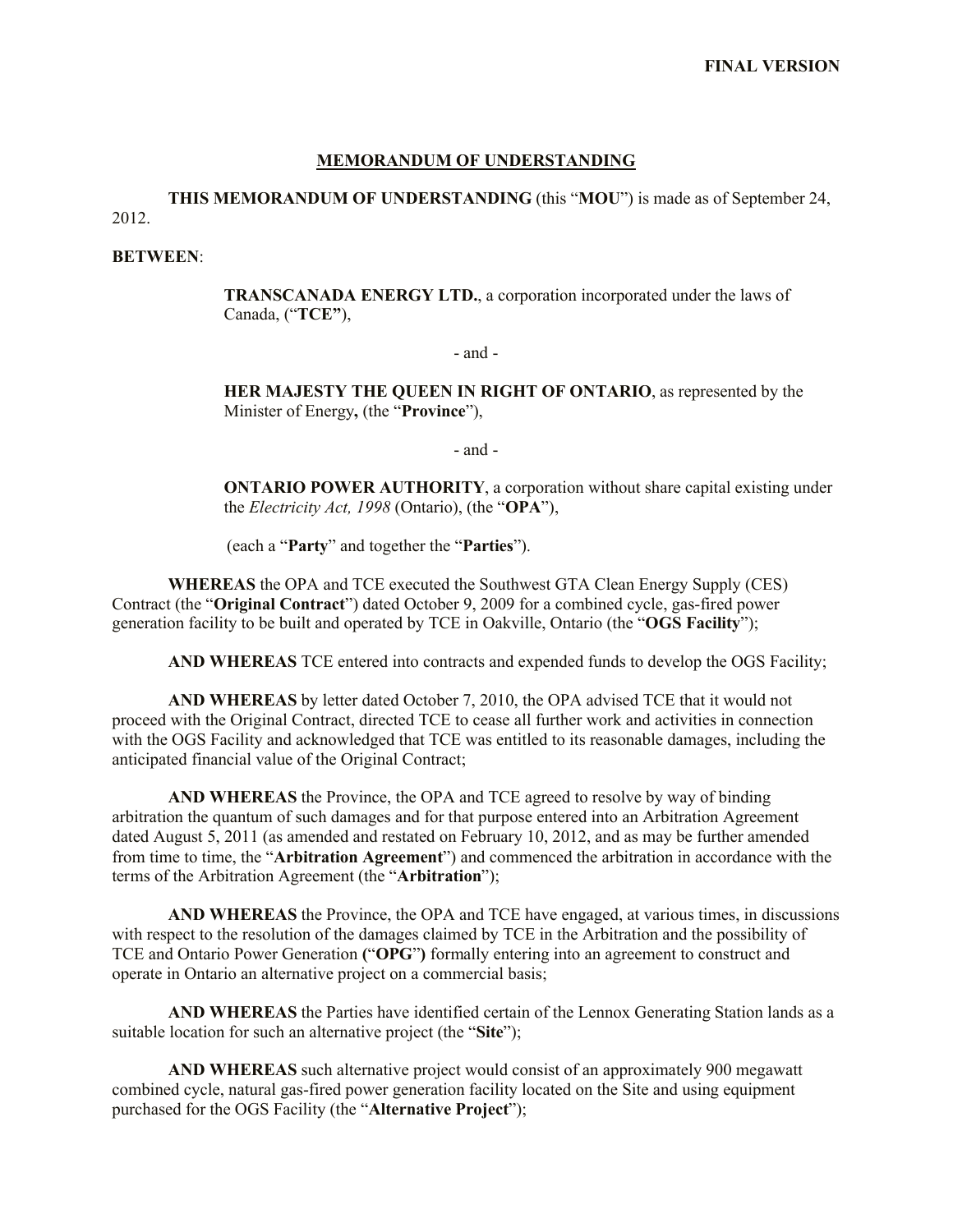**AND WHEREAS** the Parties wish to investigate the feasibility of the Alternative Project and, if determined to be feasible, to negotiate and execute the agreements required to implement the Alternative Project, and for that purpose have delayed the Arbitration;

**AND WHEREAS** the Province, Ontario Infrastructure and Lands Corporation, the OPA, and TCE entered into a letter agreement dated September 12, 2012 regarding the possible resolution of the Arbitration and setting forth the confidentiality obligations among such parties (as may be amended from time to time, the "**Letter Agreement**");

**AND WHEREAS** the Parties have agreed to enter into this MOU to set out the process for investigating and implementing the Alternative Project and, if determined to be feasible and subject to the entering into of certain definitive agreements, further suspending the Arbitration;

**NOW THEREFORE**, in consideration of the agreements, premises and mutual covenants contained herein and other good and valuable consideration (the receipt and sufficiency of which are hereby acknowledged), the Parties agree as follows:

#### **ARTICLE 1 TERM**

- 1.1 Unless extended by mutual agreement of the Parties, and subject to earlier termination as set forth in Section 1.2, the term of this MOU (the "**Term**") shall be from the date set out above until the earlier of: (i) 5:00 p.m. (Toronto time) on December 14, 2012, and (ii) the execution and delivery of the Definitive Agreements (as defined below) by the applicable parties thereto.
- 1.2 This MOU may be terminated at any time by mutual agreement of the Parties and will automatically terminate concurrently with the termination of the OPG MOU (as defined herein).
- 1.3 Notwithstanding the termination of this MOU by the passage of time or as otherwise provided herein, the provisions of Articles 4 and 5 shall survive if the Definitive Agreements are not executed and delivered by the Parties.

## **ARTICLE 2 ALTERNATIVE PROJECT**

- **2.1** TCE will work diligently to determine the feasibility of developing, constructing and operating the Alternative Project at the Site. In connection therewith, the Parties acknowledge that:
	- **(a)** the OPA, TCE and OPG have entered into, contemporaneously with the execution and delivery of this MOU, a memorandum of understanding (the "**OPG MOU**"); and
	- **(b)** in order for TCE to perform its obligations under this Section 2.1, TCE will rely upon OPG to provide to TCE reasonable access to the Site and such information that is in OPG's possession or control relating to the Site and to the feasibility of developing, constructing and operating the Alternative Project thereon as TCE may reasonably request.
- 2.2 Subject to TCE, acting reasonably, determining that the Alternative Project is feasible: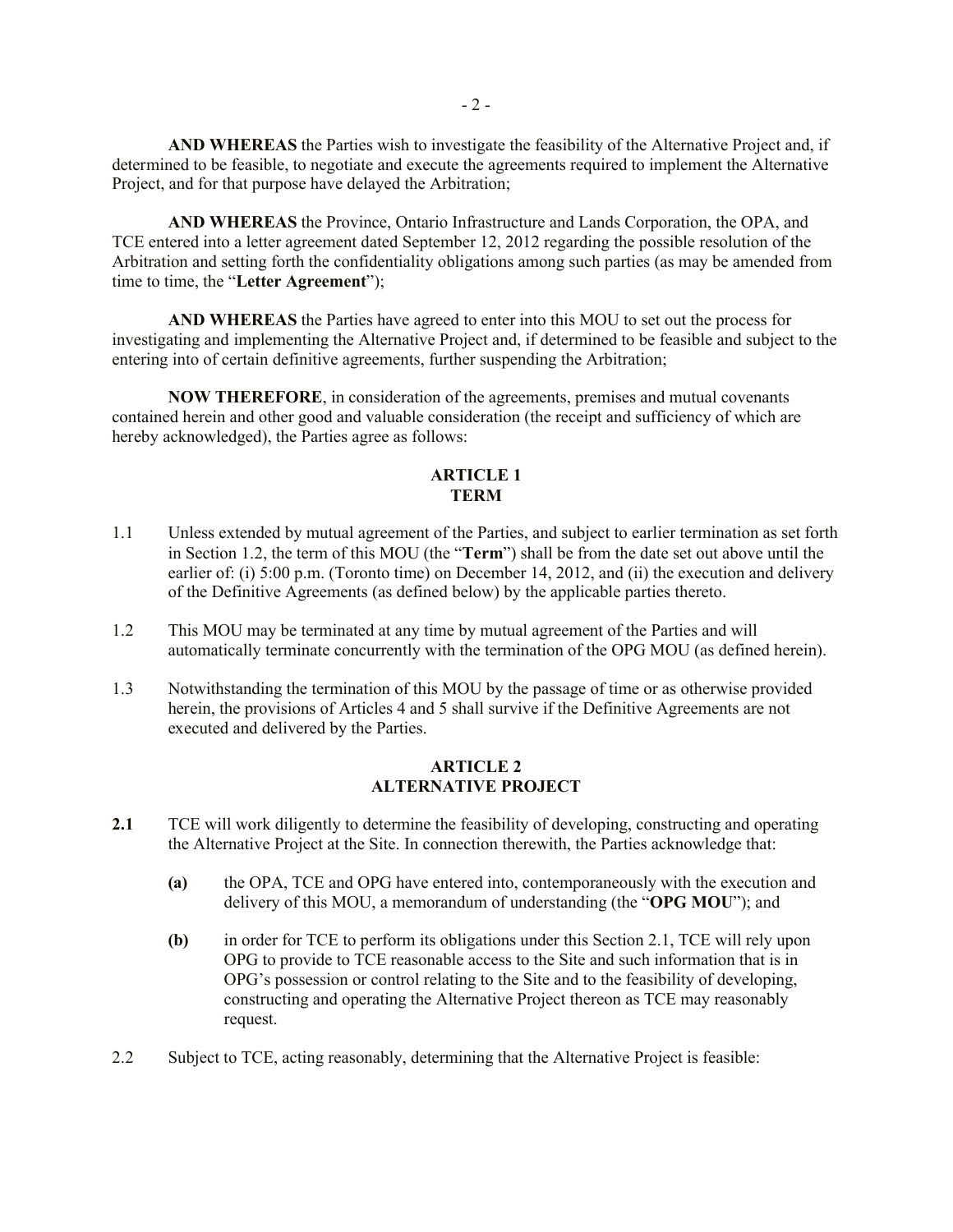- (b) the OPA and TCE will negotiate in good faith and, subject to Section 2.3, use commercially reasonable efforts to enter into, on or before December 14, 2012 a Clean Energy Supply Contract (CES) Contract or an amended and restated Original Contract (the "**New CES Contract**") for the Alternative Project in accordance with the terms set out in Schedule A; and
- (c) the OPA, TCE and the Province will negotiate in good faith and, subject to Section 2.3, use commercially reasonable efforts to enter into, on or before December 14, 2012, an agreement (the "**Reimbursement Agreement**") providing for the reimbursement of certain costs to TCE in accordance with the terms set out in Schedule B.

(The OPG Agreements, the New CES Contract and the Reimbursement Agreement are referred to collectively herein as the "**Definitive Agreements**".)

- 2.3 If the Parties reach agreement to execute and deliver the Definitive Agreements to which they are party, and OPG agrees to execute and deliver the OPG Agreements, in each case as provided in Section 2.2, the Definitive Agreements will be executed and delivered by the Parties party thereto contemporaneously on December 14, 2012 or such earlier date agreed to by the Parties provided that the OPG Agreements are contemporaneously executed and delivered by OPG.
- 2.4 If the Definitive Agreements are executed and delivered in accordance with the provisions of Section 2.2 and Section 2.3, (i) the New CES Contract will provide that the OPA will support the development and construction of the Alternative Project, which support will include assistance to TCE in connection with obtaining necessary permits, consents and approvals for the Alternative Project in a timely manner; (ii) the Reimbursement Agreement will provide that the Province will agree not to take any steps or actions that could reasonably be expected to interfere with TCE's efforts to perform its obligations under the New CES Contract; and (iii) the New CES Contract will provide that the OPA will assist where reasonably able with the prioritization of the Alternative Project in respect of its receipt of necessary permits, consents and approvals. For purposes of this provision "interfere" will not mean the general application of new or existing laws.

### **ARTICLE 3 SUSPENSION OF ARBITRATION**

- 3.1 The Province, TCE and the OPA agree that the Arbitration is suspended for the Term; provided, however, if this MOU is terminated pursuant to Section 1.2 the Arbitration will resume forthwith. Within two days of the execution hereof, TCE, the OPA and the Province will enter into a new letter agreement modifying the milestone dates for the Arbitration based upon a restart date of January 7, 2013.
- 3.2 If the Definitive Agreements are executed and delivered in accordance with Sections 2.2 and 2.3, then contemporaneously with the delivery of the Definitive Agreements, the Province, TCE and the OPA will amend the Arbitration Agreement in accordance with the terms set out in Schedule B.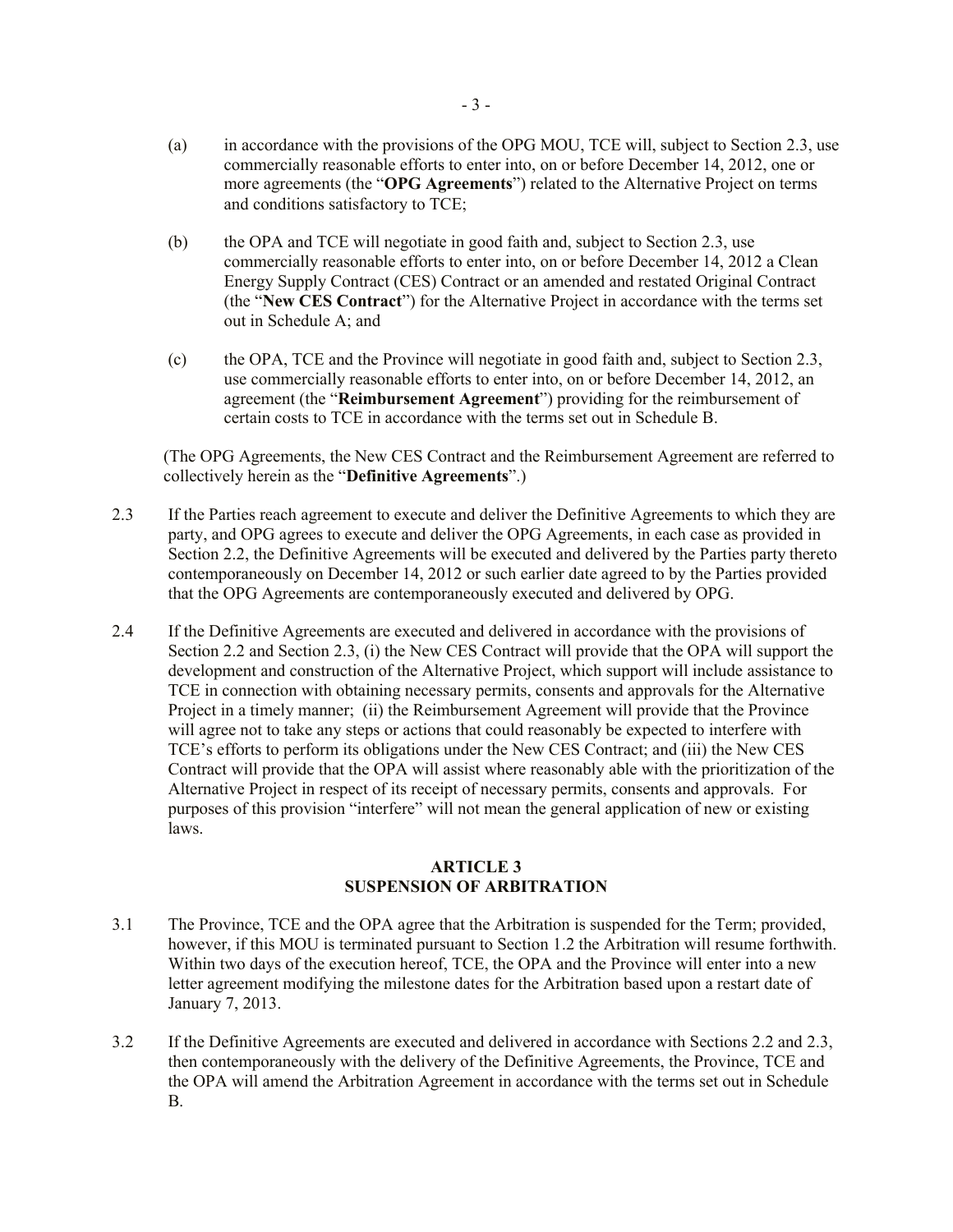#### **ARTICLE 4 CONFIDENTIALITY AND ANNOUNCEMENTS**

- 4.1 The Parties acknowledge that this MOU and the negotiations and documents exchanged hereunder are confidential and are subject to the provisions of the Letter Agreement.
- 4.2 Any press release, public statement, announcement or other public disclosure (a "**Public Statement"**) with respect to this MOU, the Definitive Agreements or the transactions contemplated in this MOU may be made by any Party (other than the Province) only with the prior written consent and joint approval of the other Parties except as may be required by any applicable law, order, regulation or ruling. Where a Public Statement is required by any applicable law, order, regulation or ruling, the Party (other than the Province) required to make the Public Statement will use commercially reasonable effort to obtain the approval of the other Parties hereto as to the form, nature and extent of the disclosure.
- 4.3 Notwithstanding anything to the contrary in the Letter Agreement or this MOU, the Province may, without consultation with the other Parties, make a Public Statement with respect to this MOU, the Definitive Agreements or the transactions contemplated in this MOU or publicly disclose this MOU.

#### **ARTICLE 5 MISCELLANEOUS**

- 5.1 Any notice, direction or other communication (each a "**Notice**") given regarding the matters contemplated by this MOU must be in writing, sent by personal delivery, courier or facsimile, along with a copy by electronic mail, and addressed:
	- (a) to the Province at:

Ministry of Energy 800 Bay Street  $6<sup>th</sup>$  Floor Toronto, ON M7A 2C1

Attention: Rick Jennings, Assistant Deputy Minister, Electricity, Supply, Transmission and Policy Division

Telephone: (416) 314-6190 e-mail: rick.jennings@ontario.ca

(b) to TCE at:

Royal Bank Plaza 200 Bay Street 24th Floor, South Tower Toronto, ON M5J 2J1

Attention: Terry Bennett, Vice-President, Power Generation Development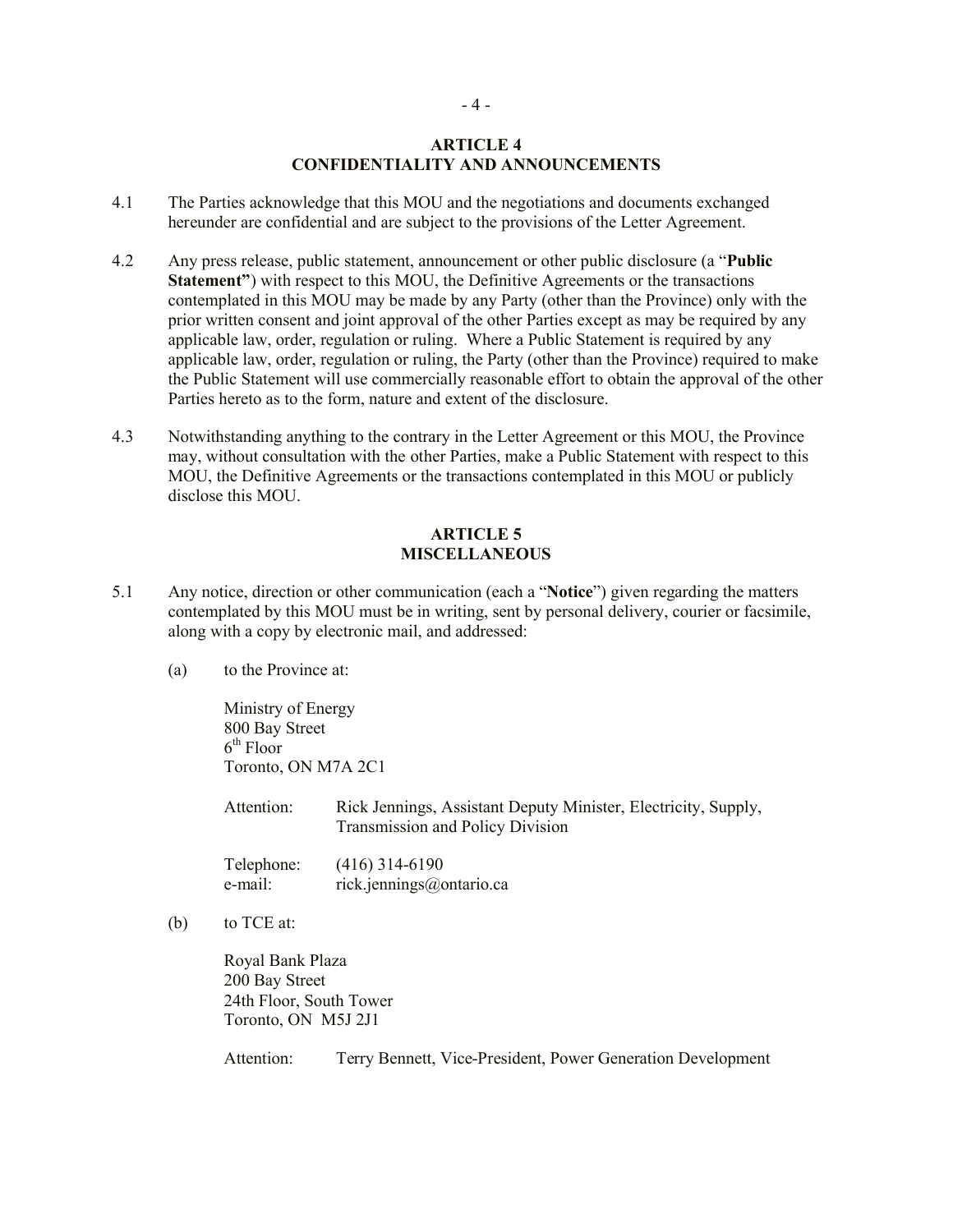Telephone: 416-869-2133 Facsimile: 416-869-2056 e-mail: terry bennett@transcanada.com

(c) to OPA at:

Ontario Power Authority 120 Adelaide Street West, Suite 1600 Toronto, ON M5H 1T1

Attention: Michael Lyle, General Counsel Telephone: (416) 969-6035 Facsimile: (416) 967-1947 e-mail: michael.lyle@powerauthority.on.ca

A Notice is deemed to be delivered and received (i) if sent by personal delivery, on the date of delivery if it is a Business Day and the delivery was made prior to 4:00 p.m. (Toronto time) and otherwise on the next Business Day, (ii) if sent by same-day courier service, on the date of delivery if sent on a Business Day and delivery was made prior to 4:00 p.m. (Toronto time) and otherwise on the next Business Day, (iii) if sent by overnight courier, on the next Business Day, or (iv) if sent by facsimile, on the Business Day following the date of confirmation of transmission by the originating facsimile. A Party may change its address for service from time to time by providing a Notice in accordance with the foregoing. Any subsequent Notice must be sent to the Party at its changed address. Any element of a Party's address that is not specifically changed in a Notice will be assumed not to be changed. The failure to send a copy of a Notice by electronic mail does not invalidate delivery of that Notice to a Party. For the purposes of this Section, "**Business Day**" means any day of the year other than a Saturday, Sunday or any day on which major banks are closed for business in Toronto, Ontario.

- 5.2 Time is of the essence in this MOU.
- 5.3 The Parties intend that this MOU will not benefit or create any right or cause of action in favour of any person or entity, other than the Parties. The Parties acknowledge and agree that at the conclusion of good faith negotiations of the Definitive Agreements, the approval of TCE's and the OPA's respective boards of directors (in such boards' sole discretion) will be required for execution and delivery of such agreements.
- 5.4 Except as otherwise expressly provided in this MOU, each Party will be responsible for its own costs and expenses incurred in connection with the negotiation, execution and performance of this MOU and the Definitive Agreements.
- 5.5 This MOU may only be amended, supplemented or otherwise modified by written agreement executed by the Parties.
- 5.6 No waiver of any of the provisions of this MOU will constitute a waiver of any other provision (whether or not similar). No waiver will be binding unless executed in writing by the Party to be bound by the waiver. A Party's failure or delay in exercising any right under this MOU will not operate as a waiver of that right. A single or partial exercise of any right will not preclude a Party from any other or further exercise of that right or the exercise of any other right it may have.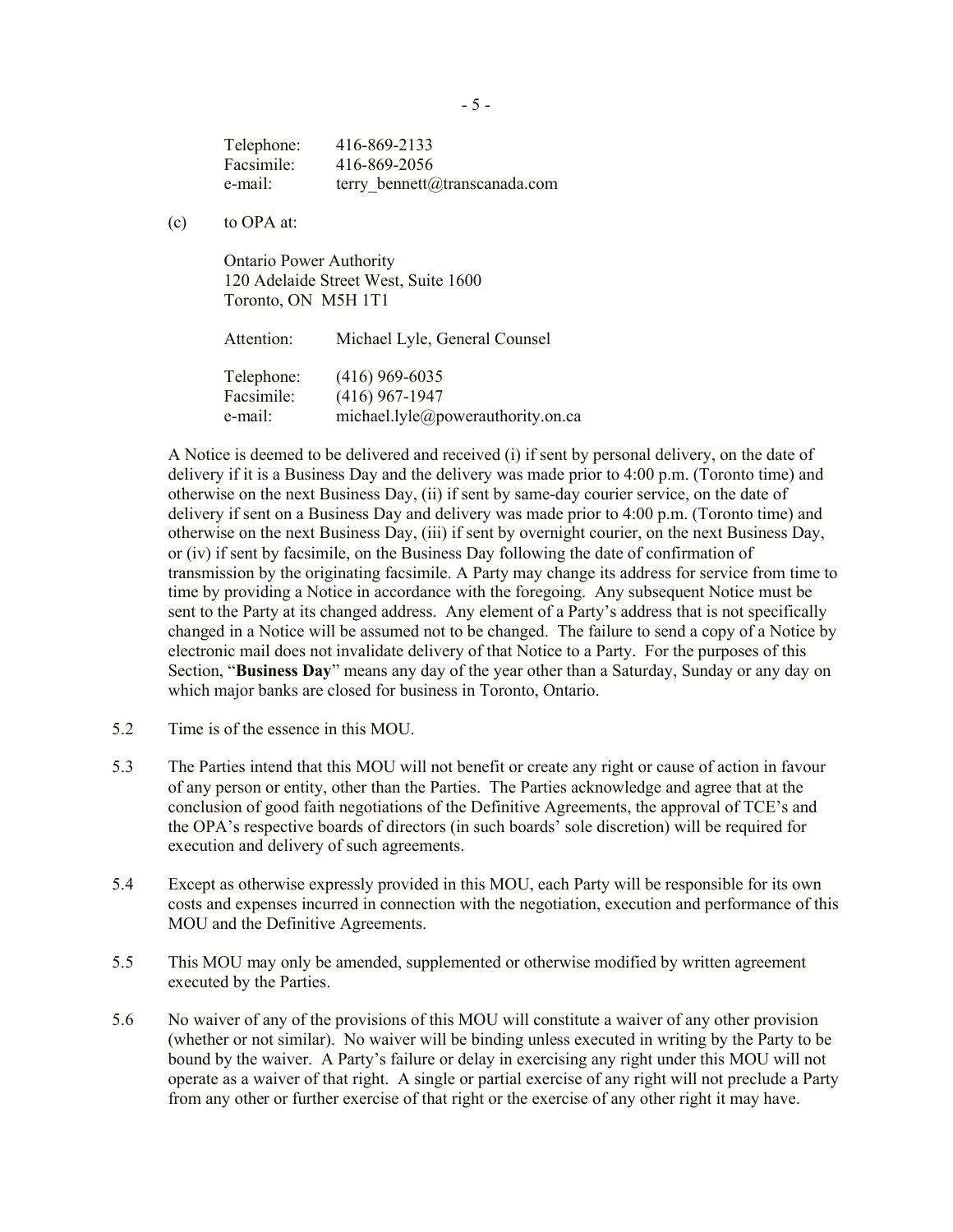- 5.7 This MOU will enure to the benefit of and be binding upon the Parties and their respective permitted successors and permitted assigns. No Party may assign its rights or obligations hereunder without the consent of the other Parties.
- 5.8 If any provision of this MOU is determined to be illegal, invalid or unenforceable by an arbitrator or any court of competent jurisdiction from which no appeal exists or is taken, that provision will be severed from this MOU and the remaining provisions will remain in full force and effect. The Parties shall engage in good faith negotiations to replace such provision with a valid, enforceable, and applicable provision, the effect of which substantially reflects that of the illegal, invalid or unenforceable provision it replaces.
- 5.9 In this MOU, words importing the singular number only will include the plural and vice versa; words importing the masculine gender will include the feminine and neuter genders and vice versa; the terms "this MOU", "hereof", "hereunder" and similar expressions refer to this MOU and not to any particular section or other portion hereof and include any agreement supplemental hereto; "including" or "includes" will be without limitation; "Section", "Article" or "Schedule" followed by a number or a letter refers to the correspondingly numbered or lettered section or article hereof or schedule attached hereto; "person" will be interpreted broadly and includes an individual, partnership, association, trust, body corporate or other entity.
- 5.10 This MOU will be governed by, interpreted and enforced in accordance with the laws of the Province of Ontario and the federal laws of Canada applicable therein.
- 5.11 This MOU may be executed in any number of counterparts (including counterparts by electronic mail) and all such counterparts taken together will be deemed to constitute one and the same instrument.

*[signature page follows]*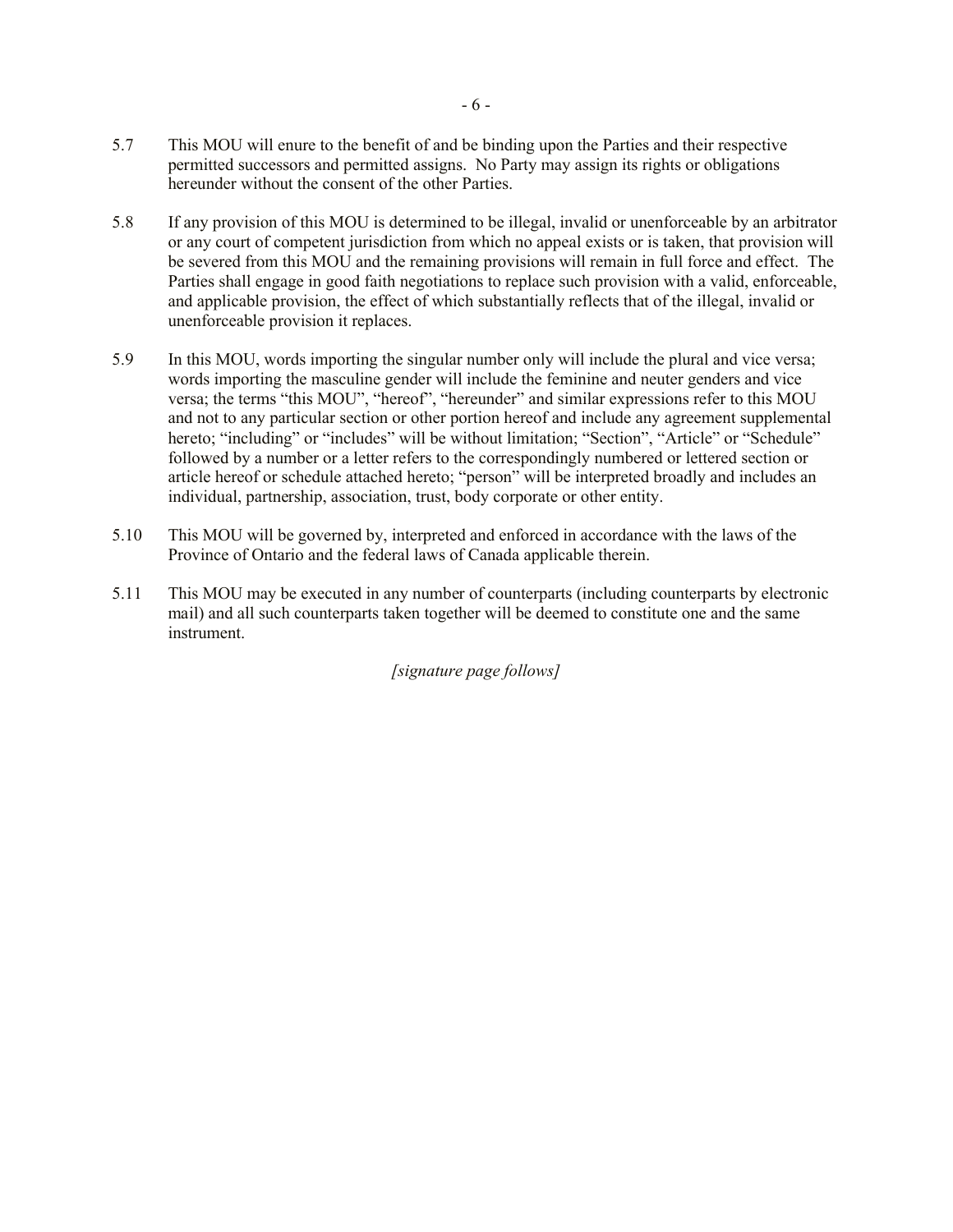- 7 -

IN WITNESS WHEREOF, the Parties have executed this MOU.

## **TRANSCANADA ENERGY LTD.**

By:

Name: Title:

By:

Name: Title:

# **HER MAJESTY THE QUEEN IN RIGHT OF ONTARIO as represented by THE MINISTER OF ENERGY**

By:

Name: Title:

## **ONTARIO POWER AUTHORITY**

By:

Name: Title: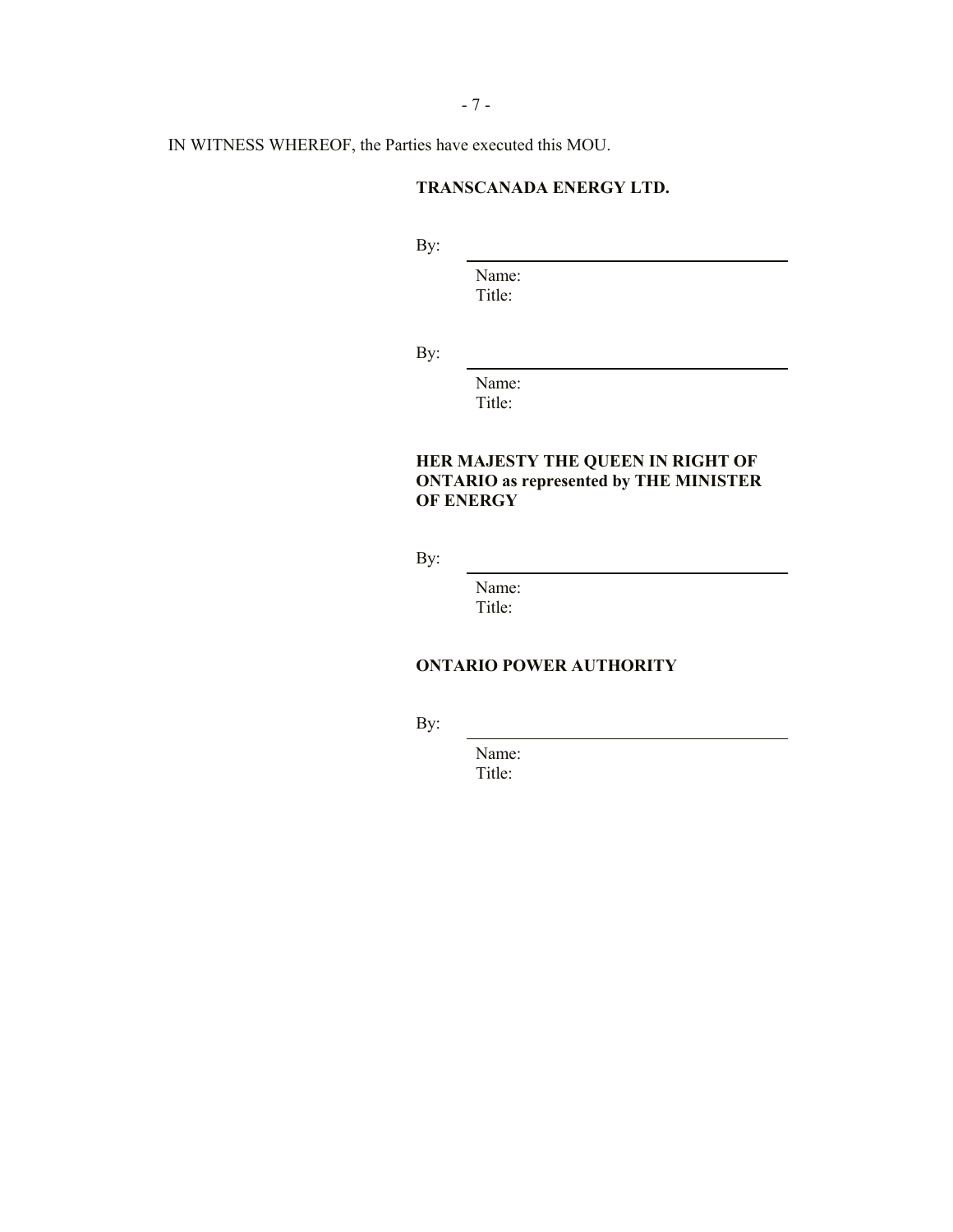## **SCHEDULE A OPA AGREEMENT**

- 1. The New CES Contract will be in the form contemplated by this Schedule A.
- 2. The New CES Contract will be on the same terms as the Original Contract, with only such modifications thereto as are necessary to reflect:
	- (a) changes in Exhibit A Project Description to reflect the different project name, Site, and characteristics of the Alternative Project;
	- (b) changes in Exhibit B Contract Capacity, Net Revenue Requirement, and Other Stated Variables to reflect the following Contract Heat Rates resulting from the use of fast start gas turbines:

| Season 1 | 7.355 MMBTU/MWh (HHV),     |
|----------|----------------------------|
| Season 2 | 7.384 MMBTU/MWh (HHV),     |
| Season 3 | 7.443 MMBTU/MWh (HHV), and |
| Season 4 | 7.397 MMBTU/MWh (HHV);     |

- (c) changes in Exhibit F to reflect new and appropriate agreed Milestone Dates (as defined in the Original Contract) for the Alternative Project;
- (d) changes to Section 8.1 to permit the Province to make certain disclosures relating to the details of the New CES Contract and the Alternative Project;
- (e) changes to Section 2.2 to reflect the provisions of Section 2.4 of the MOU;
- (f) the addition of a new Exhibit  $X Gas$  Delivery and Management Services which shall be based on Exhibit S of GTA West Trafalgar Clean Energy Supply (CES) Contract dated as of November 14, 2006 between TCE and the OPA with necessary amendments to provide for the full reimbursement (on a flow-through basis and without an adjustment to the Net Revenue Requirement) by the OPA of Gas Delivery and Management Services costs required for the operation of the Alternative Project during the term in accordance with the terms of the New CES Contract;
- (g) the addition of a mechanism to compensate the Supplier for capital cost contributions relating to any gas pipeline capacity upgrades or gas connection costs required for the operation of the Alternative Project. TCE will take reasonable steps to minimize such costs;
- (h) the addition of a mechanism to compensate TCE for all costs related to the connection of the Alternative Project to the point of interconnection on Hydro One's 500 kV transmission system from the high side of the Alternative Project's step-up transformers. TCE will take reasonable steps to minimize such costs;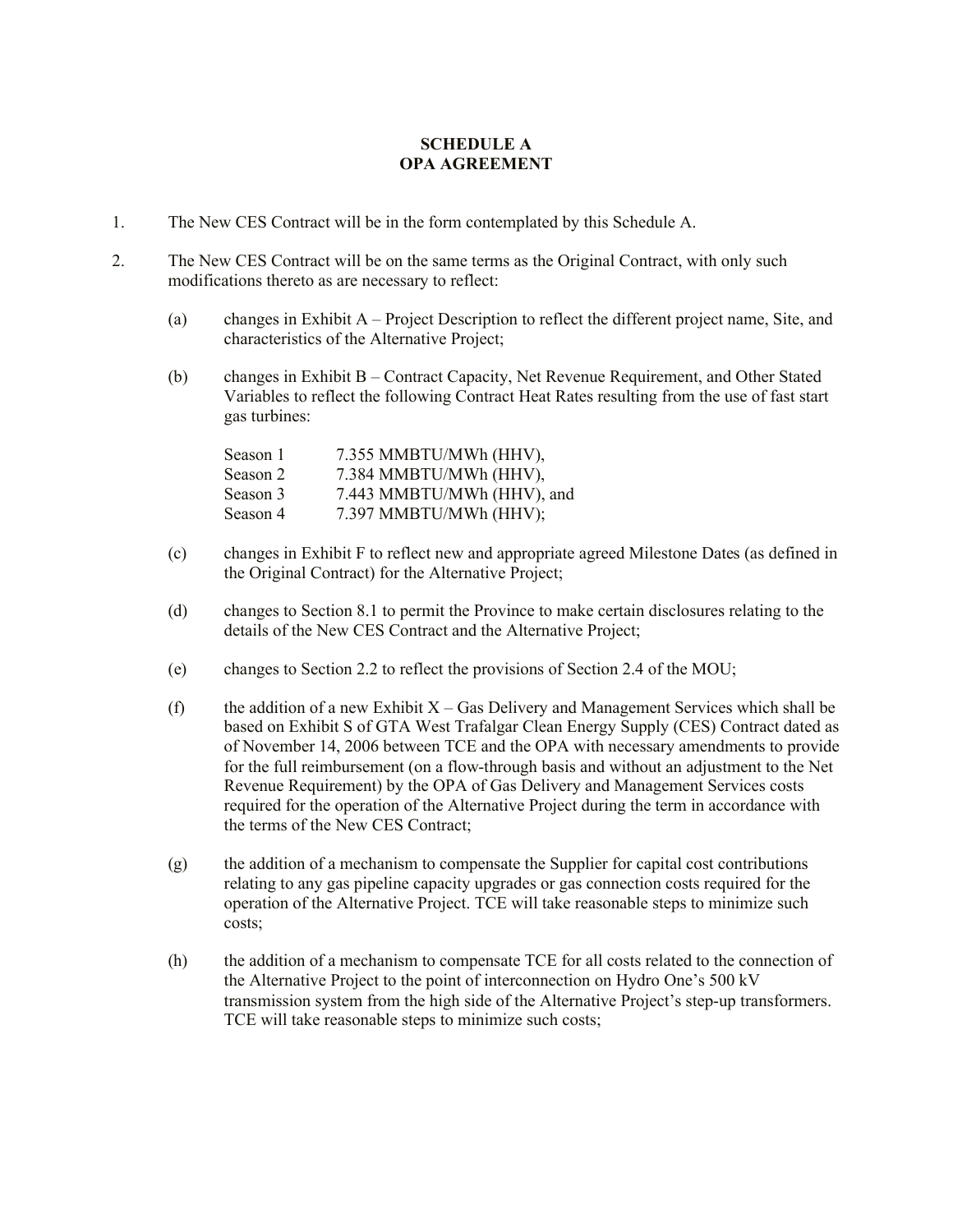- (i) the addition of a mechanism to compensate TCE for all amounts, if any, that TCE pays OPG in respect of the aggregate of Capital Costs and Purchase Price (as such terms are defined in the OPG MOU) in excess of \$25,000,000; and
- (j) termination of the New CES Contract in the circumstances contemplated in Schedule B.
- 3. The "Net Revenue Requirement" for the New CES Contract will be \$15,200/MW-month which shall be adjusted in accordance with the terms of the New CES Contract from and after the Commercial Operation Date.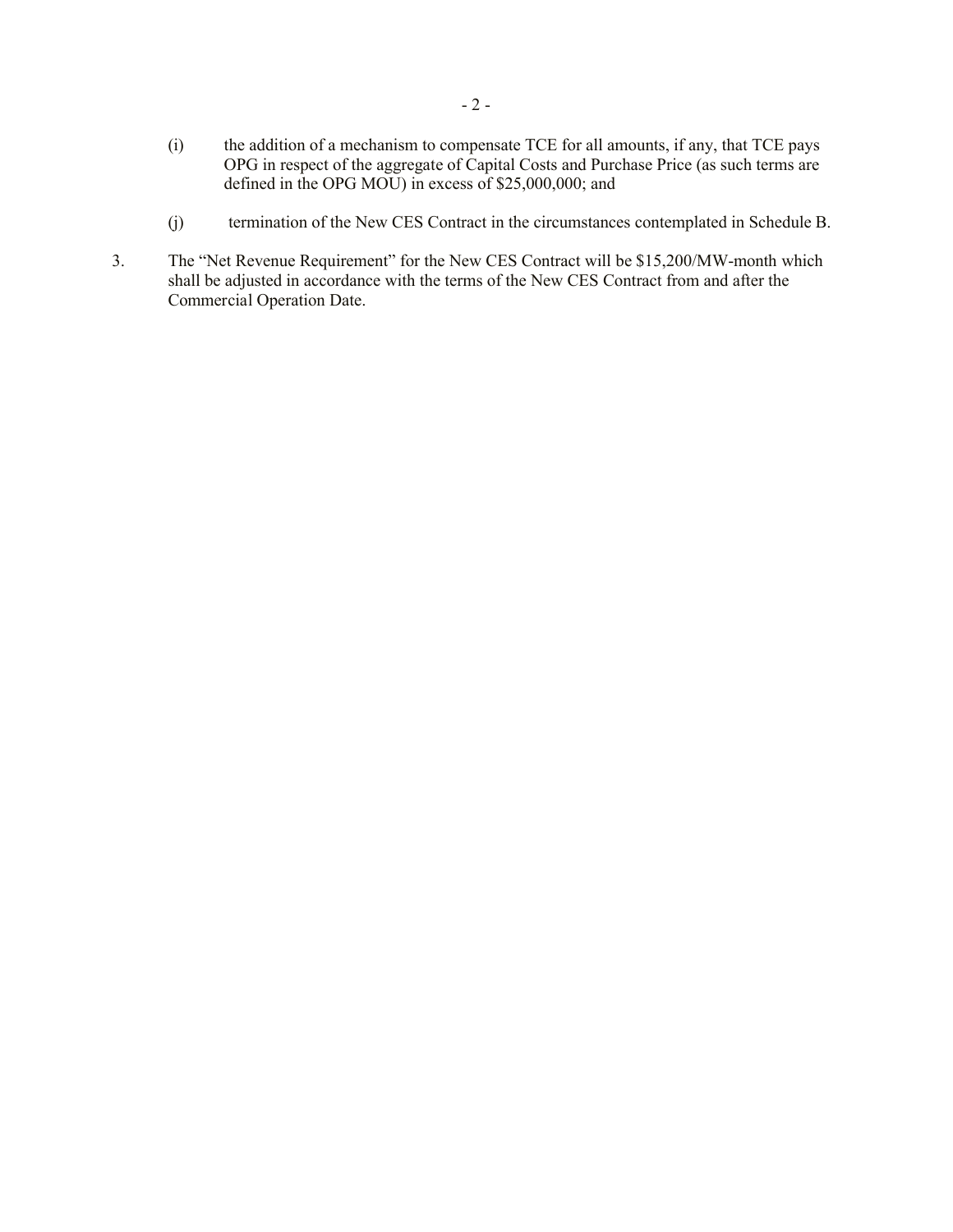### **SCHEDULE B REIMBURSEMENT AGREEMENT**

- 1. The Reimbursement Agreement will be between TCE, the OPA and the Province.
- 2. Within ten (10) Business Days following the execution of the Reimbursement Agreement and in accordance with the terms thereof, the following payments shall be made to TCE by the OPA:
	- (a) \$210,000,000 in respect of TCE's costs relating to the acquisition of gas turbines for the OGS Facility and all contracts related thereto, including transportation, carrying, storage, foreign currency hedging, procurement, design and engineering costs and the initial spare parts; and
	- (b) \$40,000,000 in respect of TCE's costs relating to the OGS Facility (other than those included in the foregoing clause (a) and costs relating to work product that TCE can reuse for the Alternative Project), costs relating to TCE's mitigation efforts in respect of the cancellation of the OGS Facility, and carrying costs of the foregoing;

in each of the foregoing cases only to the extent that TCE provides the following documentation to verify such costs:

- (c) an opinion from an independent auditor confirming that such costs have been paid or committed to be paid by TCE in respect of costs contemplated by Sections 2(a) or 2(b) of this Schedule B; and
- (d) an officer's certificate from TCE confirming that such costs have been incurred in respect of costs contemplated by Sections  $2(a)$  or  $2(b)$  of this Schedule B and in accordance with TCE's cost accounting procedures.

The Reimbursement Agreement shall provide that in consideration of such payments, the OPA and the Province shall be released from any and all claims, damages and costs incurred by TCE arising from the cancellation of the OGS Facility other than those claims and damages addressed in Section 4 of this Schedule B.

- 3. The Reimbursement Agreement will provide that it shall be an "**Infeasibility Determination Event**" if:
	- (a) the Province cancels, or requires the OPA to cancel, the Alternative Project, the Province expropriates the Alternative Project, the New CES Contract, or any property related thereto, the loss of which property would result in TCE's inability to perform its material obligations under the New CES Contract, or the OPA terminates, disclaims or repudiates the New CES Contract other than as a result of Supplier Event of Default (as defined in the New CES Contract); or
	- (b) as a result of the occurrence of an event of Force Majeure (as defined in the Original Contract) set out in Section 11.3(h) of the Original Contract, the Alternative Project has not received all material permits, consents and approvals necessary for the construction and operation of the Alternative Project by the original Milestone Date for obtaining all pre-construction approvals and permits set out in Exhibit F of the New CES Contract; or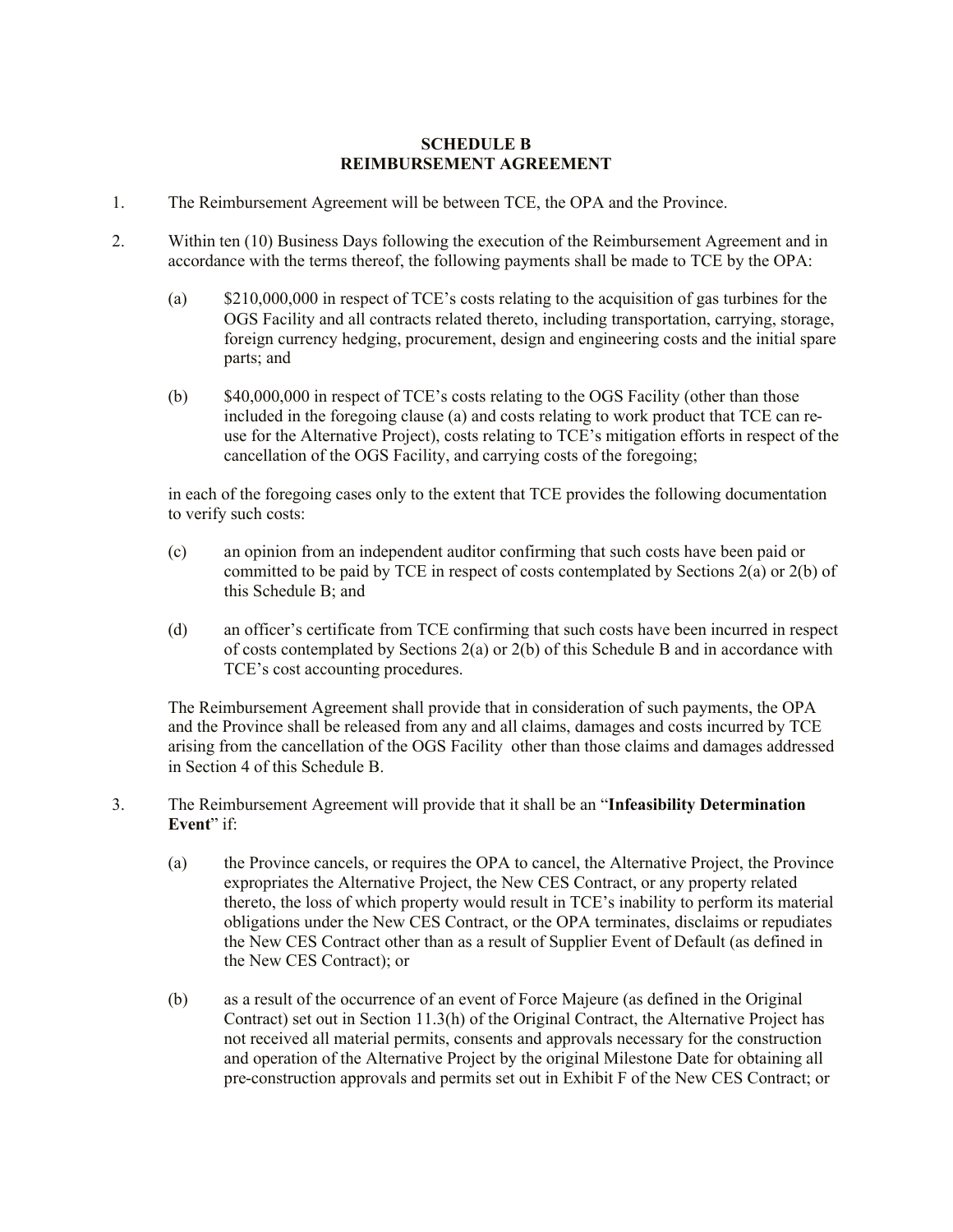(c) as a result of the occurrence of an event of Force Majeure, the Alternative Project is unable to achieve Commercial Operation on or before the date which is 365 days after the original Milestone Date for attaining Commercial Operation set out in Exhibit F of the New CES Contract.

For greater certainty, the provisions of Article 11 of the Original Contract shall be incorporated into the terms of the Reimbursement Agreement as they relate to the foregoing Sections 3(b) and 3(c) of this Schedule B.

- 4. The occurrence of an Infeasibility Determination Event will be declared by written notice of TCE to the OPA and the Province and:
	- (a) if the Infeasibility Determination Event has occurred pursuant to Section  $3(a)$  or  $3(b)$  of this Schedule B, the Province will within 30 days of the determination that such Infeasibility Determination Event has occurred pay to TCE \$50,000,000 as a payment in respect of the Arbitration;
	- (b) TCE will take reasonable action to wind-down construction in accordance with the terms of its contracts and, in a reasonable fashion, fully demobilize and safely secure the Site, and use commercially reasonable efforts to mitigate costs and expenses incurred following the provision by TCE of such notice;
	- (c) the Arbitration will recommence in accordance with the terms of the Arbitration Agreement and the Parties will amend the Arbitration Agreement to provide that the amounts which have been paid pursuant to Section 2 and 4(e) of this Schedule B have been received in full satisfaction of the amounts referred to in subsection  $4.3(c)(ii)(B)$  of the Arbitration Agreement;
	- (d) TCE shall be paid the positive difference, if any, between: (i) the amounts determined by the Arbitrator as owing under the provisions of the Arbitration Agreement; and (ii) the amount received by TCE pursuant to Section 4(a) of this Schedule B;
	- (e) the OPA shall pay to TCE the positive difference, if any, between (i) the aggregate amount of costs confirmed by the opinion of an independent auditor to have been paid by TCE in respect of costs contemplated by Sections 2(a) and (b) of this Schedule B and (ii) the amount paid by the OPA to TCE in accordance with the provisions of Sections 2(a) and (b) of this Schedule B; or TCE shall pay to the OPA the positive difference, if any, between (i) the amount paid by the OPA to TCE in accordance with the provisions of Sections 2(a) and (b) of this Schedule B, and (ii) the aggregate amount of costs confirmed by the opinion of an independent auditor to have been paid by TCE in respect of costs contemplated by Sections 2(a) and (b) of this Schedule B;
	- (f) if the Infeasibility Determination Event has occurred pursuant to Section  $3(a)$  of this Schedule B, the OPA, or such other entity as directed by the OPA, will purchase from TCE, free and clear of any encumbrances or liens (including, for greater certainty, any obligations of TCE to make any further payments to MPS under the terms of the MPS turbine supply agreement), the Alternative Project, including all property, whether tangible or intangible, related thereto, including the turbines, lands, agreements, consents, permits, approvals, entitlements, designs and benefits related thereto. The "Purchase Price" will be an amount equal to all costs incurred by TCE (including the cost of the gas